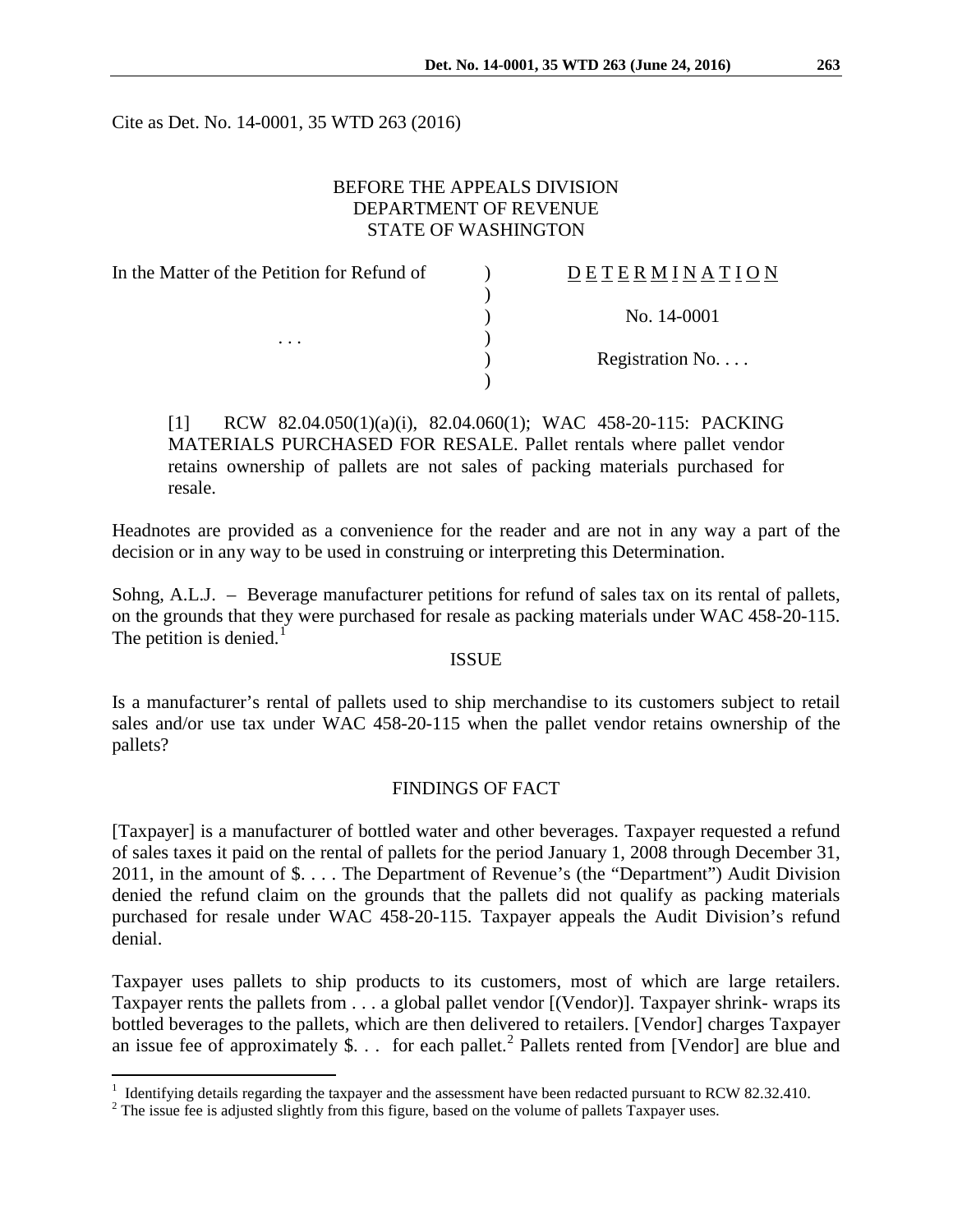bear the stamp "Property of [Vendor]." The cost of the pallets is not separately itemized on Taxpayer's sales invoices to retailers. Taxpayer states that its pallet costs are built into its pricing structure for the finished product it delivers to its customers.

Most of Taxpayer's customers participate in [Vendor's] pallet pooling program, which tracks incoming and outgoing pallets. Once the original product load is empty, the retailer returns the pallets to the nearest [Vendor] service depot, where they are inspected, repaired (if necessary), and reissued. Retailers can also arrange for [Vendor] to collect the empty pallets, in which case [Vendor] charges Taxpayer a small inbound movement fee. Taxpayer exercises no control of the pallets once they leave Taxpayer's facility and is not responsible for returning pallets to [Vendor] once they have been delivered to a customer location.

Taxpayer does not require its customers to return the pallets to Taxpayer or to participate in [Vendor]'s pooling program. Participating retailers have a contract with [Vendor]. Because participating retailers undertake certain contractual obligations, [Vendor] generally doesn't charge Taxpayer a transfer fee when Taxpayer ships goods to such participating retailers. [Vendor] must approve all shipments to non-participating retailers, for which [Vendor] charges Taxpayer a transfer fee (ranging from \$. . . to \$. . . ). If a retailer fails to return a pallet, [Vendor] charges Taxpayer a lost pallet fee of \$. . . . Taxpayer states that it does not typically bill the retailer for this lost pallet fee, but in some cases, it does. Taxpayer does not collect deposits for the pallets from its customers and does not provide credit to customers who return the pallets to [Vendor].

Taxpayer maintains that [Vendor] retains title to the pallets throughout this entire chain of events, including periods when the pallets are in the possession of Taxpayer or retailers: "For pallets that [Vendor] leases, [Vendor] retains title to the pallets at all times, as [Taxpayer] never has title of these pallets."<sup>[3](#page-1-0)</sup> The Hire Agreement that governs the pallet rental between [Vendor] and Taxpayer specifically addresses ownership of the pallets:

# 6. **OWNERSHIP OF EQUIPMENT**

- (a) [Vendor] never sells or transfers ownership of its Equipment. Customer acknowledges and agrees that each item of Equipment has special value to [Vendor] and that [Vendor] repairs, maintains, handles, and otherwise administers the circulation of all Equipment as part of a pool.
- (b) Customer acknowledges and agrees that . . . [Vendor] remains the owner of the Equipment at all times. Neither Customer nor any other person is entitled to purchase or sell the Equipment, or use, dispose of, or otherwise deal with the Equipment in any way that is inconsistent with [Vendor]'s ownership of the Equipment or the terms of this Agreement. . . .
- (c) CUSTOMER HEREBY EXPRESSLY WAIVES ANY . . . LEGAL OR EQUITAQBLE CLAIMS OF TITLE TO THE EQUPMENT.

<span id="page-1-0"></span> $3$  Taxpayer's Reply to Audit Division's Response, at 1 (Mar. 20, 2013).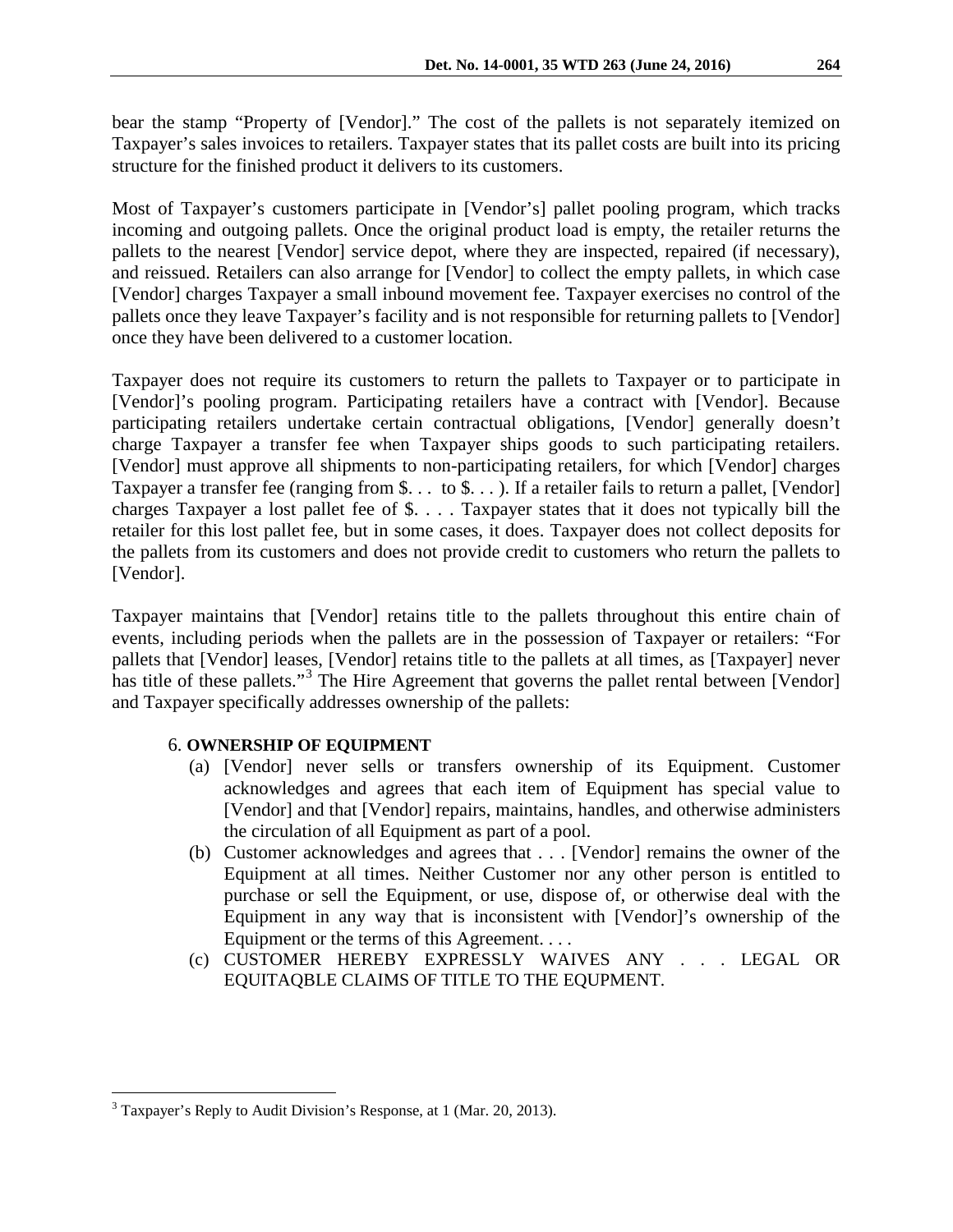#### ANALYSIS

Washington imposes retail sales tax on each retail sale in this state. RCW 82.08.020. However, a retail sale does not include "purchases for the purpose of resale as tangible personal property in the regular course of business without intervening use by such person" (i.e., a wholesale sale). RCW 82.04.050(l)(a)(i). WAC 458-20-115 ("Rule 115") is the administrative rule that explains the taxation of packing materials and containers. It provides:

#### (3) **Business and occupation tax.**

(a) Sales of packing materials to persons who sell tangible personal property contained in or protected by packing materials are sales for resale and subject to tax under the wholesaling classification. Sellers must obtain resale certificates for sales made before January 1, 2010, or reseller permits for sales made on or after January 1, 2010, from purchasers to document the wholesale nature of any sale as provided in WAC [458-20-102A](http://apps.leg.wa.gov/wac/default.aspx?cite=458-20-102A) (Resale certificates) and WAC [458-20-102](http://apps.leg.wa.gov/wac/default.aspx?cite=458-20-102) (Reseller permits). . . .

(Emphasis added.) "Packing materials" is defined as "all boxes, crates, bottles, cans, bags, drums, cartons, wrapping papers, cellophane, twines, gummed tapes, wire, bands, excelsior, waste paper, and all other materials in which tangible personal property may be contained or protected within a container, for transportation or delivery to a purchaser." Rule 115(2). The Department has consistently held that pallets are "packing materials and taxable in the same manner." Det. No. 90-302, 10 WTD 101, 104 (1990); Det. No. 88-440, 7 WTD 43(1988).

Thus, under Rule 115(3)(a), sales of packing materials, such as pallets, to persons who sell tangible personal property contained therein, are sales for resale and subject to wholesaling B&O tax. The statutory authority for this rule provision is RCW 82.04.050(1)(a)(i), which provides wholesale treatment for "purchases for the purpose of resale as tangible personal property in the regular course of business without intervening use by such person." Taxpayer argues that its rental of pallets meets the requirements of Rule 115(3)(a) for wholesale treatment. However, Taxpayer overlooks the underlying statutory requirement contained in RCW 82.04.050(1)(a)(i) that a wholesale purchase must be "for the purpose of resale." As the Hire Agreement makes clear (as well as Taxpayer's own admission), [Vendor], not Taxpayer, is the owner of the pallets. Because Taxpayer does not own the pallets, it cannot, under the terms of the contract, "resell" (or have the purpose of reselling) them to its own customers. The Hire Agreement expressly prohibits Taxpayer from selling the pallets. Thus, Taxpayer lacks the authority to resell them. The pallet rental is not a wholesale transaction under RCW  $82.04.050(1)(a)(i)$ .

Having determined that the pallet rental is not a wholesale transaction, the next question is whether the pallet rental is a *retail* transaction.<sup>[[4](#page-2-0)</sup>] Under RCW 82.04.050(1)(a), the term "retail sale" generally includes the sale of tangible personal property. RCW 82.04.050(4)(a) provides that "retail sale" includes the "renting or leasing of tangible personal property to consumers." The transaction between [Vendor] and Taxpayer is clearly a rental, as evidenced by their written

 $4$  [Under RCW 82.04.060(1), a "wholesale sale" is specifically defined as "[a]ny sale, which is *not* a sale at retail . . .

<span id="page-2-0"></span><sup>.&</sup>quot; (Emphasis added.). The sales at issue are not wholesale sales because the rentals are retail sales as described below.]